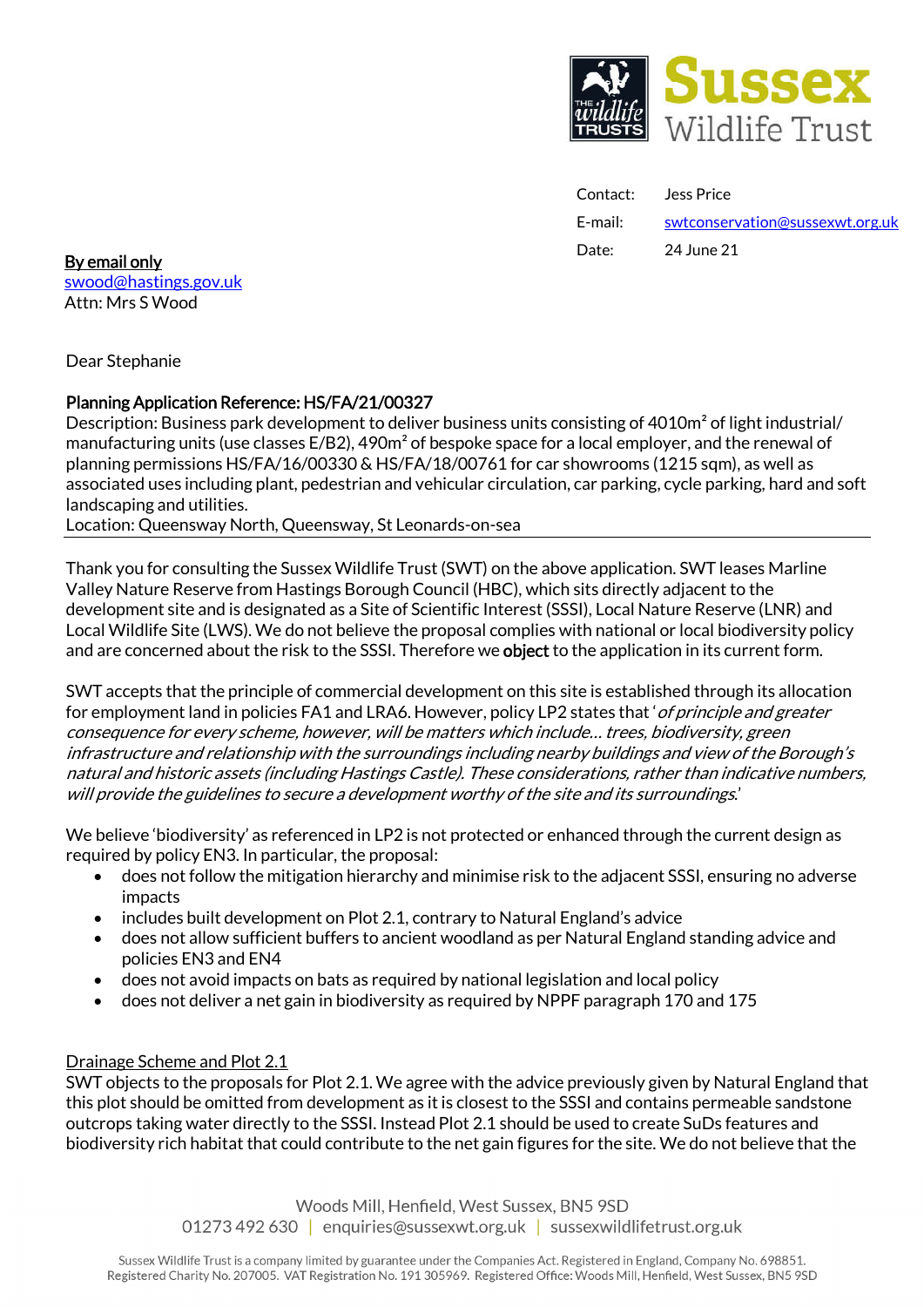benefits of the development on Plot 2.1 clearly outweighs its likely impact on the features of the SSSI (NPPF paragraph 175, policy HN8). Especially given that the buildings on this plot are entirely speculative.

It does not appear that the mitigation hierarchy has been followed in regards to avoiding and minimising risks to the SSSI. The north west section of the site is the most vulnerable given the uneven and unknown depths of the sandstone layers and it is not clear if the applicants can guarantee that the foundations of Block C in particular will not breach the sandstone layer or what would happen in the event of a breach to avoid impacts on the SSSI.

There seems to be a lot of reliance assigned to the embedded mitigation measures provided by the Site Management Plan. However, SWT question the reality of enforcing these over the long term, particularly the restricted use of potentially harmful chemicals/substances outlined in paragraph 2.5.14. Given the variety of buildings proposed and the numerous parking bays it is unclear how users of the site will be prevented from using items such as antifreeze as suggested. Of particular concern are the car show rooms which will clearly be using chemicals to clean and maintain the cars. The Site Management Plan is clear that use of chemicals on site is a risk to the SSSI. We do not think the requirements of the Site Management Plan are realistic or enforceable. We therefore question the certainty of this mitigation method and its compliance with legislation.

We note the recommendation from the Pevensey and Cuckmere Water Level Management Board and the Lead Local Flood Authority that the applicant explores providing additional surface water storage to ensure resilience to successive rainfall events. Natural England's advice has been clear through successive consultations that the applicants should maximise greenspace in their design in order to mimic the existing hydrological regime as far as possible. It does not appear that this advice has been headed and translated into the design of the application.

SWT is also concerned about the positioning of the foul pumping station so close to the SSSI boundary shown on drawing 26499/2004/001. The position and maintenance of this does not appear to be assessed in the Environmental Statement (ES). Given the proximity of the pumping station, we are very concerned that if it fails or is not maintained properly it could result in a significant impact on the SSSI, which does not appear to have been considered.

Whilst the applicant has provided copious amounts of hydrological and drainage information. We still do not believe the site can withstand the intensity and type of development proposed without risking harm to the SSSI and wider biodiversity. We would support plot 2.1 remaining undeveloped and further work being done to maximise use of multifunctional SuDS features such as swales.

# Ancient Woodland Buffer

It is apparent from paragraph 6.6.7 of the ES that whilst there is a 15 metre buffer provided for all SSSI ancient woodland, the buffer is only 5 metres for the ancient woodland within the south east of the site. This is not acceptable. Natural England standing advice is clear that the buffer between the development footprint and the ancient woodland must be at least 15 metres and this is reinforced in policy EN3 which requires compliance with this advice.

There seems to be no assessment of the impacts of the operational phase of the proposal on the ancient woodland within the ES. SWT are particularly concerned about the direct impacts of introducing hardstanding so close to the boundary and the indirect impacts of increased pollution and disturbance. There appears to be very little semi-natural habitat buffering the ancient woodland and no mitigation or compensation is proposed. It is also not clear what lighting is proposed for these car parking spaces, but at the very least headlights will shine directly into the ancient woodland.

Paragraph 175 of the NPPF is clear that development resulting in the deterioration of irreplaceable habitats, such as ancient woodland, should be refused, unless there are wholly exceptional reasons and a suitable compensation strategy exists. Plot 1.1 should be redesigned to allow a full 15 meter buffer of semi-natural habitat that contributes to the green infrastructure plan for the site.